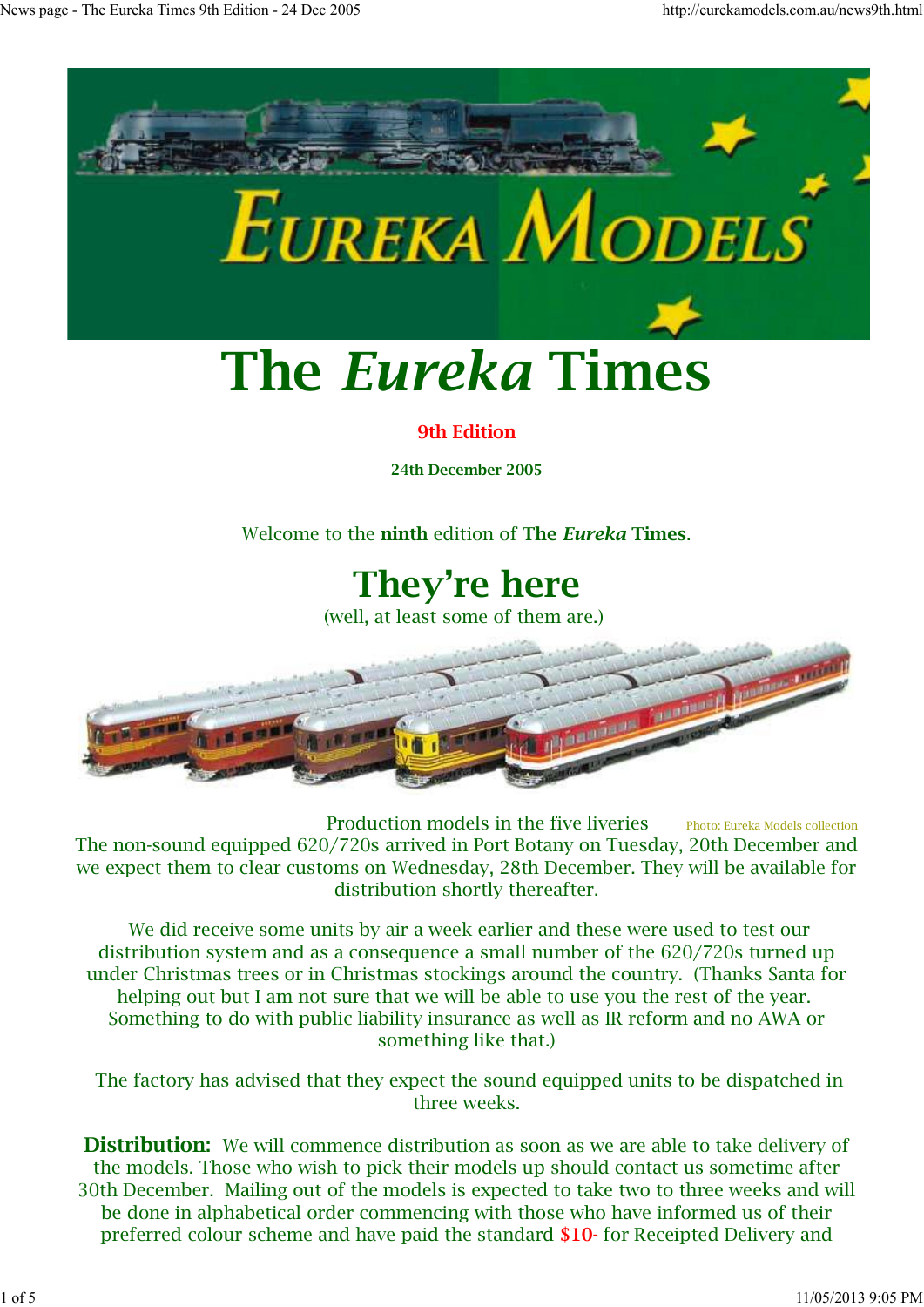Insurance to anywhere in Australia. Receipted Delivery means that in most areas the models will have to be picked up and signed for at the local post office.

#### **IF YOU HAVE NOT TOLD US WHAT COLOUR SCHEME YOU WANT OR HAVE NOT ARRANGED POSTAGE, YOU WILL HAVE TO GO TO THE END OF THE QUEUE.**

The 50% of orders where no colour scheme has been indicated or where postage has not been arranged will be dealt with last so if you are in this category please contact us so that we can get your model away to you. Any balances owing will need to be settled before models can be forwarded.

Colour schemes and set numbers are:

|                       |                                         |                 | Sound No Sound                     |
|-----------------------|-----------------------------------------|-----------------|------------------------------------|
|                       | Scheme 1 <b>Tuscan Red Early Period</b> | $1961 - c1965$  | 621/721 621/721<br>622/722 622/722 |
|                       | Scheme 2 <b>Tuscan Red Late Period</b>  | 1965 - c1975    | 623/723 623/723<br>624/724 624/724 |
|                       | Scheme 3 Indian Red                     | $c1975 - c1982$ | 622/722 622/722<br>624/724 624/724 |
| Scheme 4 Reverse      |                                         | 1980 - c1985    | 625/725 623/723<br>626/726 625/725 |
| Scheme 5 <b>Candy</b> |                                         | 1982 - c1995    | 623/723 621/721<br>626/726 626/726 |

There will also be un-numbered sets available in each colour scheme and all schemes, both with and without sound, are available with weathering.

 Although it will still be a few more weeks before the sound equipped units arrive I would like to thank everyone at this stage for their patience in this our first project. Delivery may be approximately six months later than was originally anticipated but I will leave it for everyone to judge for themselves whether the wait was worth it.

#### **This Edition**

This edition's main purpose was to announce the arrival of 620/720s. We have just returned from China and have a lot of news on both our current and future projects, we may even throw in the odd travel story like our visit to the National Railway Museum in Beijing, but most of it will have to wait until later issues. However, a brief update on our current projects follows:

**THE AD60:** We brought back with us from China two more engineering samples of the AD60 which incorporate the new chassis which allows for the fitting of two speakers as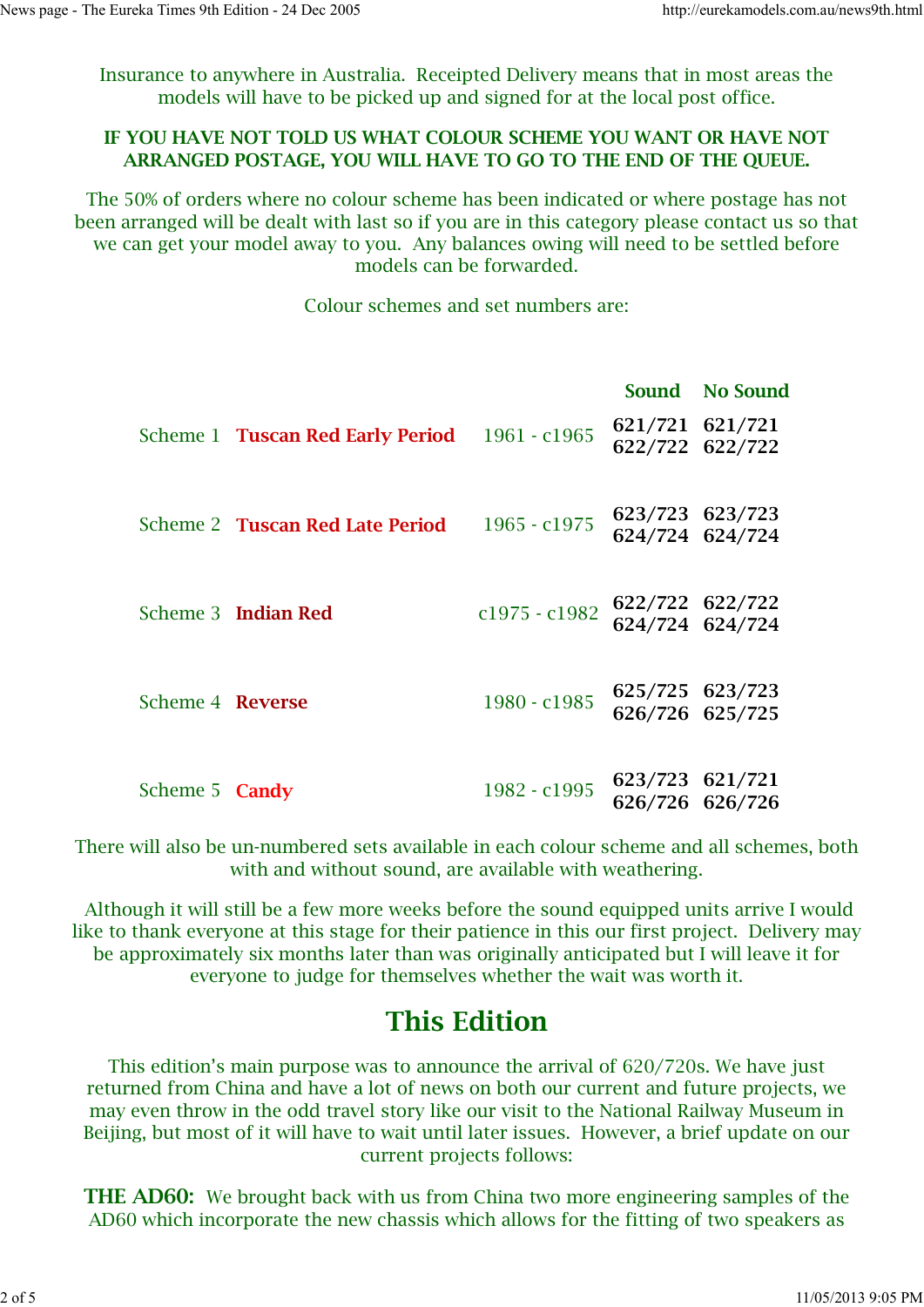asked for by QSI. As was expected the factory has advised that this redesign will delay the project three weeks and production will therefore be interrupted by Chinese New Year. The factory has not told us this yet but I do not think that we will see the AD60 before April 2006.

**THE 38 Class:** The second set of amended design drawings for the 38 has been received, checked and returned to the factory for tooling to commence. In the next couple of editions we will be developing and sharing our thoughts about numbers and colour schemes.

**THE VR R Class:** The first set of design drawings for the R class has been received and is being checked at the time this edition is being prepared. The initial comment of those charged with this checking process on first sight of the drawings was "magnificent". Apart from what seems to be the usual problems with couplers which will have to be sorted out, the drawings indicate that this will truly be a fine model of the prototype. Next issue will contain some examples of the drawings including 3D images. In the next couple of editions we will get some discussions going on numbers, paint schemes and other variations. We also have some ideas about name boards and the like that we will canvas in order to generate some feedback.

**THE D Wagon:** No further developments at this stage.



 **Some Items for the Silly Season**

Photo: J Glastonbury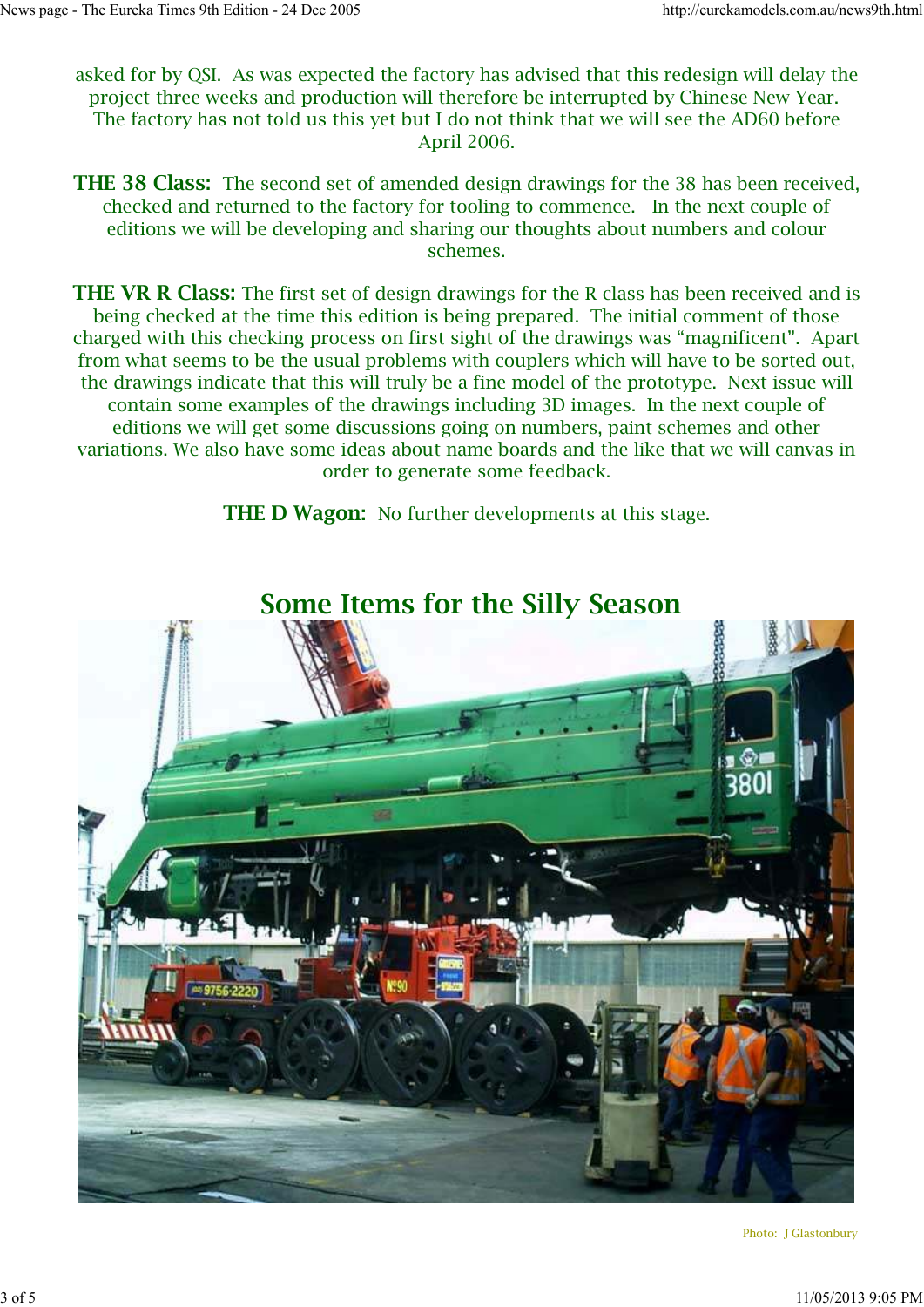We here at Eureka Models will go to almost any length to ensure our models are accurate representations of the prototype so recently when the factory asked for more details on out-of-the-way areas of a 38 under-frame and we could not locate any relevant photos in our files there was only one thing to do. The above photo is one of several hundred that produced enough detail photos to satisfy even the most fastidious rivet counter.



38 class tyres at the factoryPhoto: C Maywald

 Regular readers of this newsletter will know that one of the on-going debates we have been having with the factory has been over the fitting of tyres to the driving wheels of our steam engines and the material from which those tyres are to be made. Well, the accompanying photograph recently turned up in our emails and I have a terrible feeling that some-one at the factory may have misread the scale on the drawings. I hope that this won't unduly delay the project.

## **Feedback**

We are getting plenty of feedback and comments mostly by email which we appreciate very much. I try to answer all emails as quickly as possible but inevitable some replies are delayed. My apologies for this but there are only so many hours in each day so hang on and you will get an answer.

### **Seasons Greetings**

The staff here at Eureka Models (all one and a half of us) would like to pass on to all our friends, supporters and fellow modellers the compliments of the season and our best wishes for a Merry Christmas and safe and prosperous 2006.